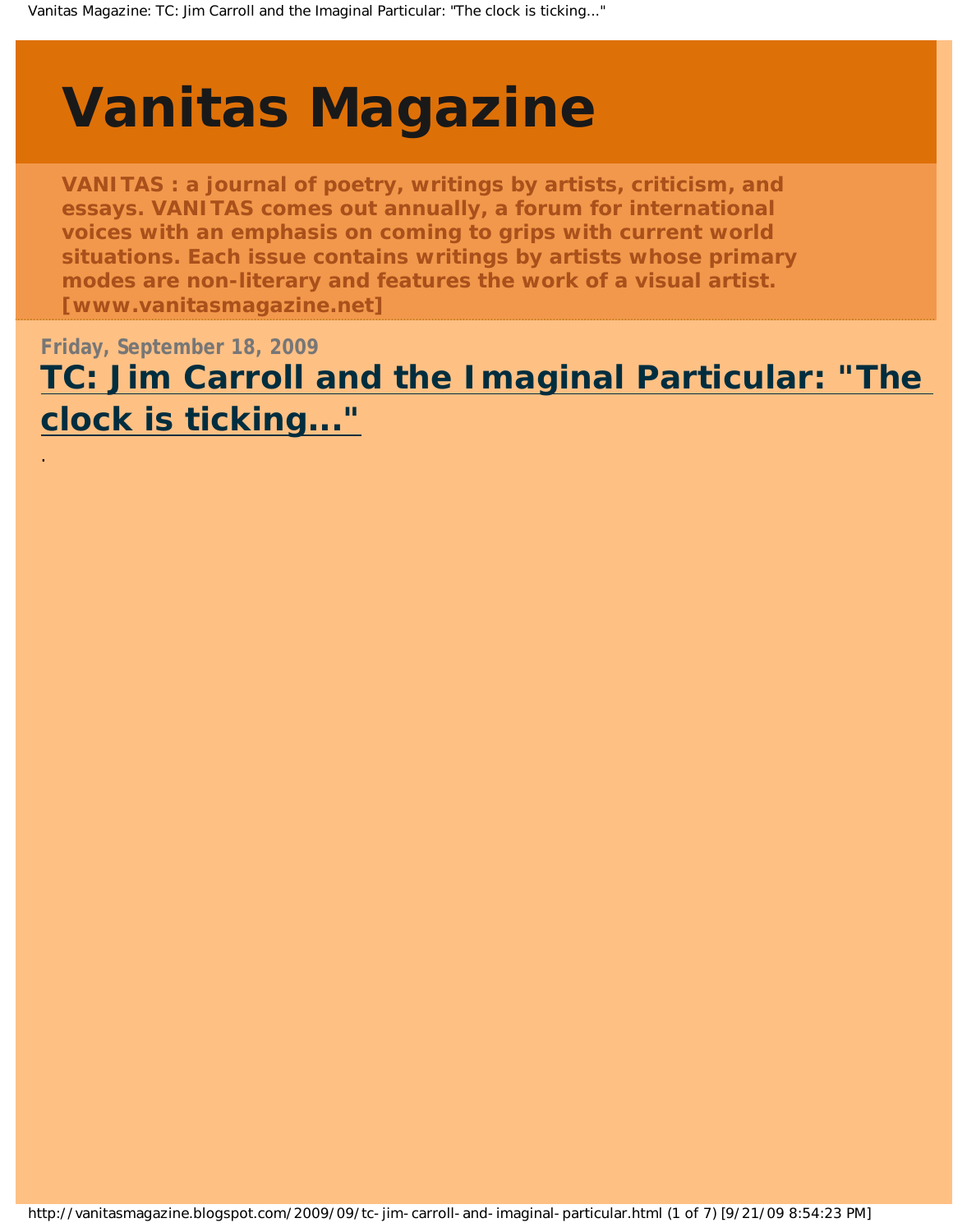

*Dear Vincent, Your provocative post-posting comment on* **JC: In Memoriam** *prompts a response I can't quite fit into our comments box. But I do want to respond, it seems a matter worth addressing this week, Jim has all of eternity now but for us the clock is ticking. It is time we attended.*

*I believe you are right in going out on this limb of thinking Jim into a Romantic tradition of committed fealty to the Imaginal much as was Keats' commitment, the project of belief from which in both cases the practice did follow. As you know this is not a prescribed form of subscription these days and of course the tendency always is to want to fit an artist into his immediate social context. But allowing that Jim fixed first on Rimbaud via Henry Miller and on Frank largely via Ted, we see from the first a division between the larger intention to follow the way of the Imaginal and the more specific location of that tradition in the immediate templates, the imaginal aspects of O'Hara and Berrigan, their way of flinging caution to the winds and buying into a grand dream of art and the poem. Keats was a baiter of bears, Ted wrote, bringing forward the humanness, and that humane quality Ted had was something he surely shared with Keats and passed on to Jim.*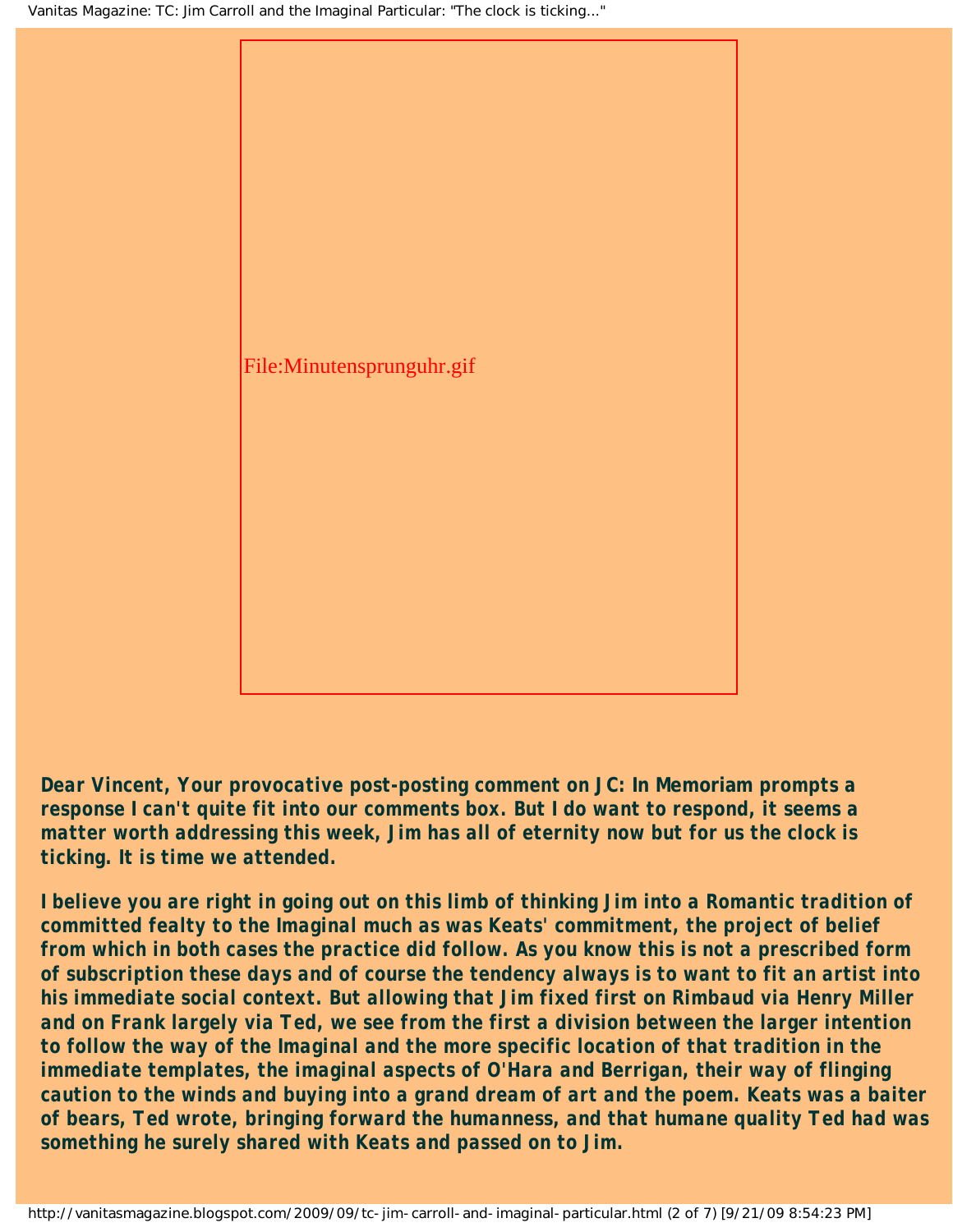*But I can't help feeling that as things went along Jim gradually gathered a courage and selfbelief, developed largely in that long woodshed period of isolation in the 1970s when his dedication to his craft was intense and concentrated--he was the closeted writer taking care, then, when everybody else was casting around for the lighter pleasures of the moment--that allowed him to move beyond the poets he had first learned from and toward the original idea from Rimbaud of the poet as an alchemist who risks blowing himself up with every nutty experiment, because he can accept no other way than to go all the way.*

*And here he returns to Keats' worship of the Imaginal as all encompassing, Jim taking that even further out into the bent phantasmagoria of dreams. Anywhere out of this world. Jim went all the way. The important thing I think is that once having made the decision to go out beyond the settled margins, he did not do it in any muzzy or dreamy/blurry way but with the exacting particularity of a fantasy believed and made real. This way he could take in the whole range of psychic experience and deal with it extremely precisely as image. His fables of this psychic life are so utterly specific and vivid, they come to seem like "straight" narratives driven by a perfect consistency of and purchase upon what is true and real of the soul.* 

*I think of* **The Book of Nods** *as in this respect the center of his work, in particular pieces like "Guitar Voodoo" and "Just Visiting". These works hold a dark imaginal power that has not yet been reckoned with. Here the recognition of the psychosexual dimensions of the Imaginal are beyond anything of which Keats would have been capable. "I felt my palm rinse her breast. It could have been a radio... What are a woman's breasts? Just so much adornment... they lie like some chalice on an altar waiting for adoration. Like the writing on the scroll... the handles on the urn... the gold that lines the vessel. I wanted the mystery inside. The thunder and the darkest light."*

*Where do these images come from? The trust in the Imaginal is complete and absolutely particularized, making plain that the movements of Psyche must be treated with utmost precision, a blurring won't do. So this would redefine the Romantic as the Imaginal Particular. Perhaps you will see what I mean from this video of a reading:*

#### [Just Visiting](http://www.youtube.com/watch?v=bBEkjFZ4XdA)

*"Despite its preference for ambiguities, I tend to believe that the psyche is not against stern precision and exactitude," writes James Hillman. "I do not think that the psyche itself has an inscrutable smile, half-closed eyes and a fake indefiniteness that is but a comforting converse of scientism. The psyche as it appears in therapeutic practice responds to precision, and the images which the psyche produces are precise. To confront them and distill insight from them calls for refined, precise intensity and accuracy of insight. I believe that the psyche's affinity for precision expresses its affinity for spirit."*

*Taking a lead from Hillman's words I would see Jim now as not simply a prodigy or shooting star soon fading but a writer of serious adult interest who has extended the Romantic tradition into new realms not yet fully understood, perhaps because so many of those who know of him are as if snowblinded by the blizzard of meanings contained or hidden in words*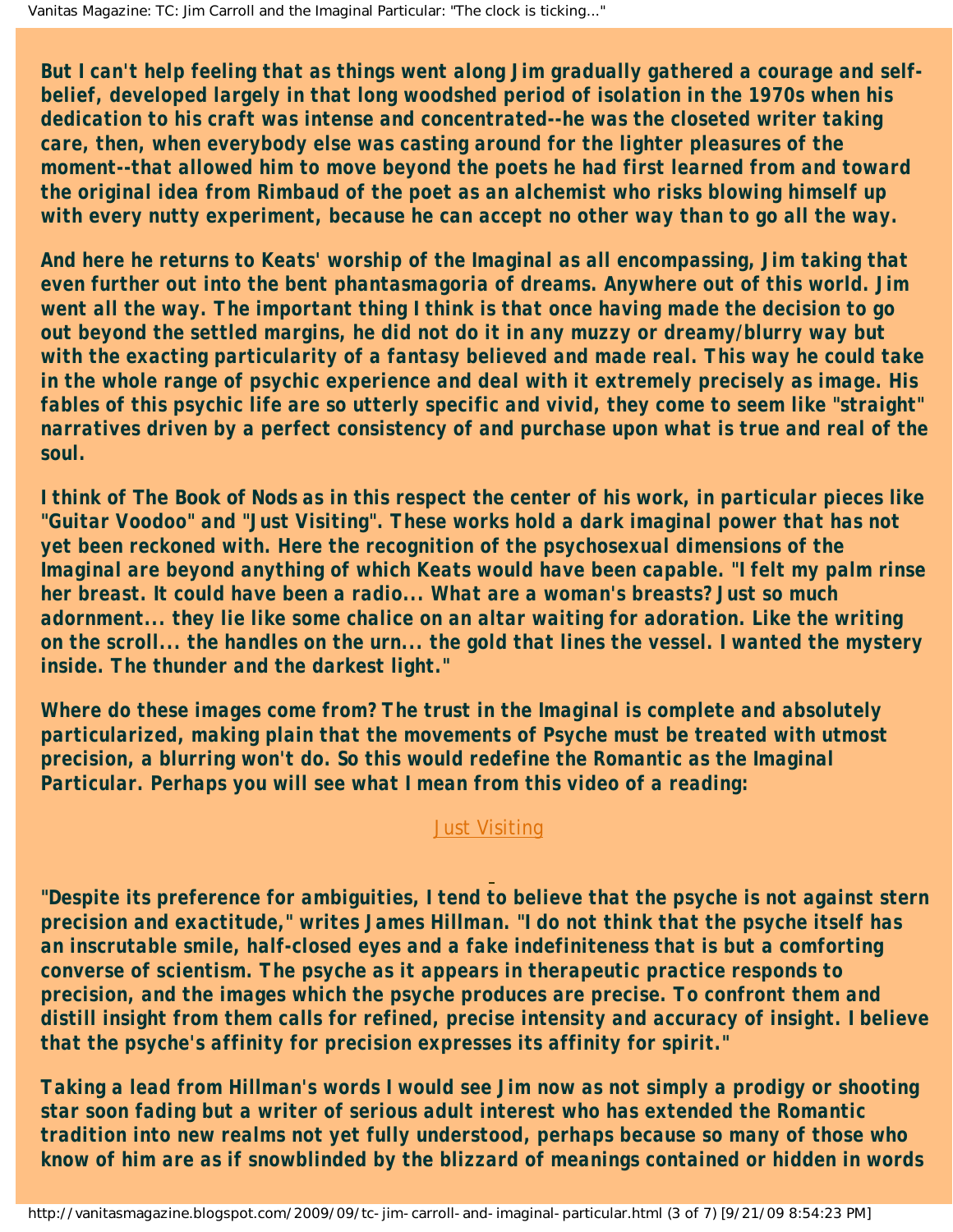*like rock star or junkie. The work really remains virgo intacta when it comes to critical examination. But the clock is ticking and its time is coming.*

*Animation zur Demonstration einer Minutensprunguhr*: image by Hk kng, 2009 *The Myth of Analysis* (excerpt): James Hillman, 1972 Posted by TC at [9:25 AM](#page-0-0)

### **4 comments:**

**[Issa's Untidy Hut](http://www.blogger.com/profile/07352841590717991698)said...** 

Thanks for this, Tom:

"snowblinded by the blizzard of meanings contained or hidden in words like rock star or junkie. The work really remains virgo intacta when it comes to critical examination. But the clock is ticking and its time is coming."

The work, now. Period. That is the man.

[September 19, 2009 12:16 PM](http://vanitasmagazine.blogspot.com/2009/09/tc-jim-carroll-and-imaginal-particular.html?showComment=1253387780885#c2342618772481240985)

**[TCs](http://www.blogger.com/profile/05915822857461178942)aid...** 

Thanks, Don. As to the work, happily, it seems that's not quite at a full stop yet. At the time of his untimely passing Jim was finishing up a novel, Triptych. Its final lines are quoted by Anne Waldman toward the end of the comment thread at this memorial post:

[Jim Carroll](http://tomclarkblog.blogspot.com/2009/09/jim-carroll.html)

[September 19, 2009 4:34 PM](http://vanitasmagazine.blogspot.com/2009/09/tc-jim-carroll-and-imaginal-particular.html?showComment=1253403256755#c1051101228219904123)

**[JforJamess](http://www.blogger.com/profile/17178504373218996278)aid...** 

Nice tribute to JC. Well argued, felt, thus true.

[September 19, 2009 4:35 PM](http://vanitasmagazine.blogspot.com/2009/09/tc-jim-carroll-and-imaginal-particular.html?showComment=1253403357434#c7419123666230219613)

**[TCs](http://www.blogger.com/profile/05915822857461178942)aid...**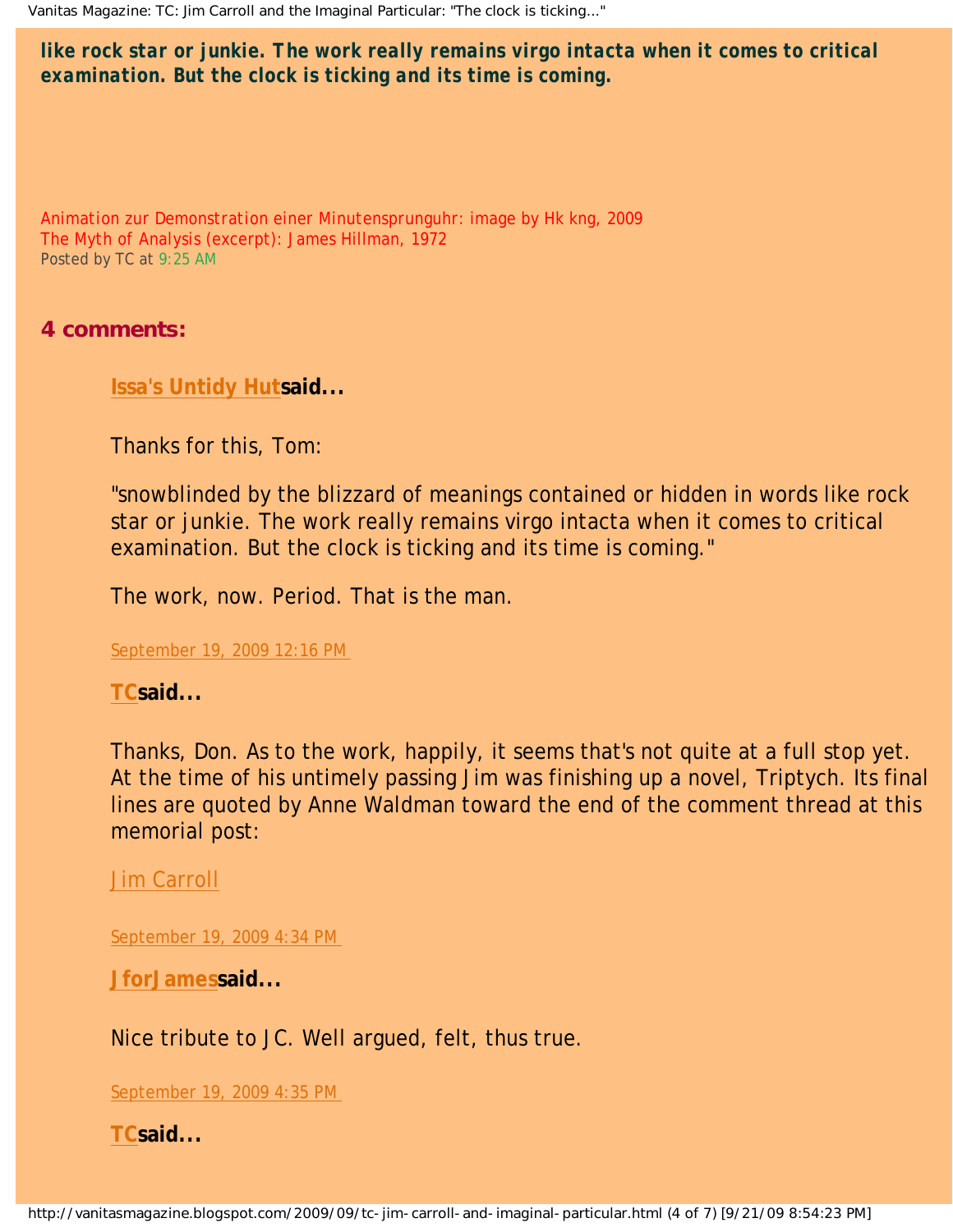Many thanks, James. Nothing could be more valuable than a word from the Sphinx!

> [Older](http://vanitasmagazine.blogspot.com/2009/09/bright-star.html)  [Post](http://vanitasmagazine.blogspot.com/2009/09/bright-star.html)

[September 19, 2009 4:53 PM](http://vanitasmagazine.blogspot.com/2009/09/tc-jim-carroll-and-imaginal-particular.html?showComment=1253404417773#c3351181437805247918)

[Post a Comment](https://www.blogger.com/comment.g?blogID=9139185550151027390&postID=263753888692377021)

[Home](http://vanitasmagazine.blogspot.com/)

Subscribe to: [Post Comments \(Atom\)](http://vanitasmagazine.blogspot.com/feeds/263753888692377021/comments/default)

### **Tom Clark blogs on Vanitas Site!!**

For the foreseeable future, Tom Clark has agreed to blog on the Vanitas magazine site! This is amazing news, as Tom is not only prolific — but also highly entertaining, a genius, extremely knowledgeable, etc. Look for the "TC" tag in front of his post titles — and enjoy!

### **Recent Libellum Publications : Norma Cole and Basil King**

#### **Norma Cole :** *Natural Light*

Norma Cole's book presents new poems by a modern master of the found and formulated — this book is divided into three sequences: "Pluto's Disgrace," "In Our Own Backyard," and "Collective Memory." Personal, global, universal: all three shift and interlock in repeating cadences. Their lock on reality provides consolation for these times.

#### **Basil King :** *In The Field Where Daffodils Grow*

Part of King's series "Learning to Draw" that brings to bear his talents both as writer and visual artist. This book contains the autobiography of a painting and contemplation of some heroes — Hartley, H.D., Williams, Demuth, Giotto, Nijinsky, Emily Carr, Virginia Woolf and her sister, Vanessa Bell. "Paintings stay alive because people look at them. And when they don't, they die."

Available through Small Press Distribution www.spdbooks.org

### **Hot Links**

- [Abraham Lincoln](http://abrahamlincolnmagazine.blogspot.com/)
- [Beyond The Pale](http://tomclarkblog.blogspot.com/)
- [Big Bridge](http://www.bigbridge.org/index2.htm)
- [Chaxblog](http://chax.org/blog.htm)
- [Coconut](http://www.coconutpoetry.org/)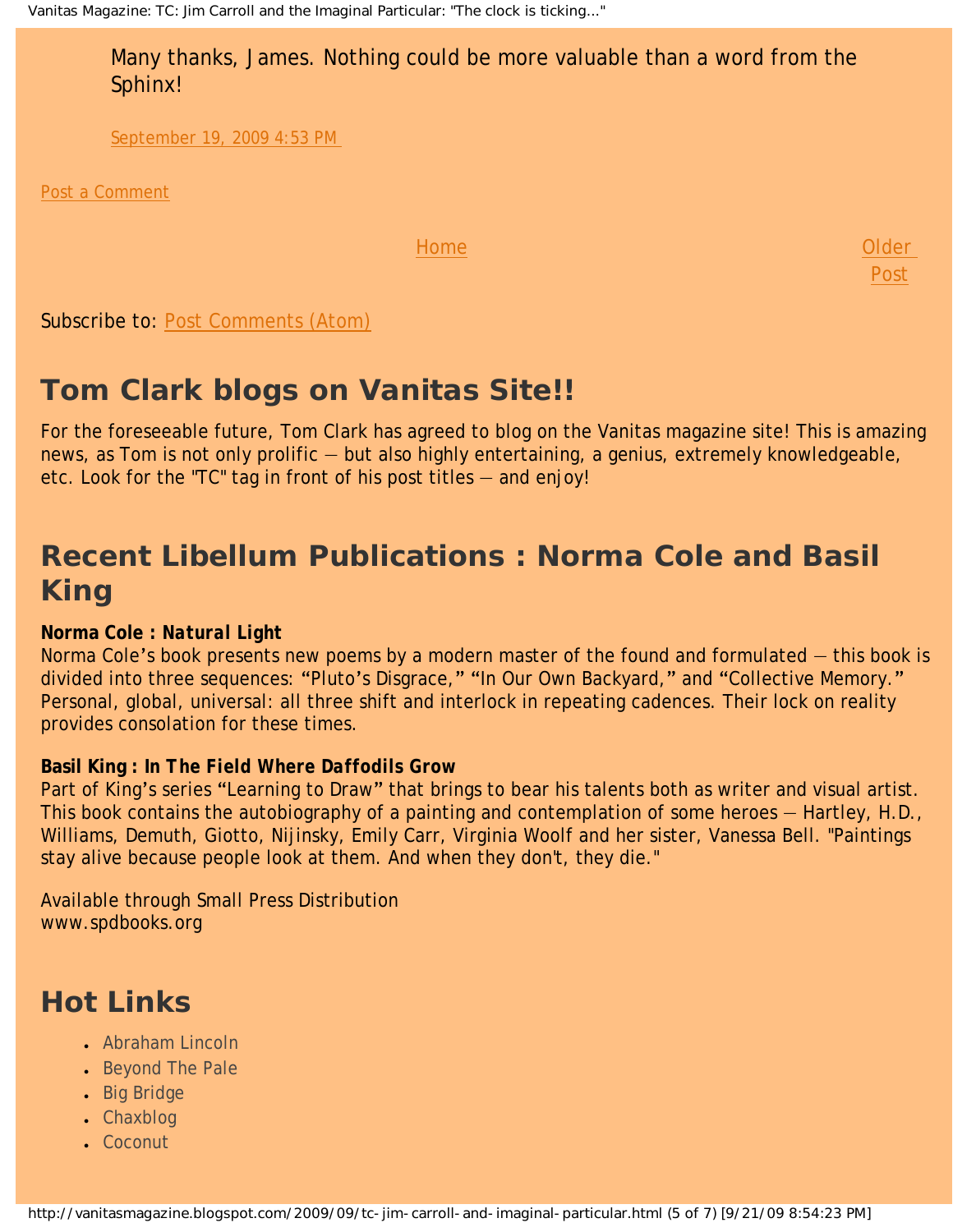- [Conjunctions](http://www.conjunctions.com/)
- [Eyeball Hatred](http://claytonbanes.blogspot.com/)
- [Hanging Loose](http://www.hangingloosepress.com/)
- [Isola di Rifiuti](http://isola-di-rifiuti.blogspot.com/)
- [Jacket magazine](http://jacketmagazine.com/00/home.shtml)
- [Lime Tree](http://lime-tree.blogspot.com/)
- [Milk Magazine](http://www.milkmag.org/)
- [Possum Ego](http://possumego.blogspot.com/)
- [Silliman's Blog](http://ronsilliman.blogspot.com/)
- [The Best American Poetry](http://www.bestamericanpoetry.com/)
- [The Blind Chatelaine's Keys](http://angelicpoker.blogspot.com/)
- **[The Well Nourished Moon](http://www.stephanieyoung.org/blog/)**
- **[Tom Raworth](http://www.tomraworth.com/notes/)**
- [wood s lot](http://web.ncf.ca/ek867/wood_s_lot.html)
- $\bullet$   $\sim$ -ululations $\sim$

## **Blog Archive**

- $\bullet$  [2009](http://vanitasmagazine.blogspot.com/search?updated-min=2009-01-01T00%3A00%3A00-08%3A00&updated-max=2010-01-01T00%3A00%3A00-08%3A00&max-results=50) (98)
	- $\circ$  **v** [September](http://vanitasmagazine.blogspot.com/2009_09_01_archive.html) (6)
		- [TC: Jim Carroll and the Imaginal Particular: "The ...](#page-0-0)
		- ["Bright Star"](http://vanitasmagazine.blogspot.com/2009/09/bright-star.html)
		- [J.C. In Memoriam](http://vanitasmagazine.blogspot.com/2009/09/jc-in-memoriam.html)
		- [TC: Jim Carroll: Pax Aeternum](http://vanitasmagazine.blogspot.com/2009/09/tc-jim-carroll-pax-aeternum.html)
		- [TC: Species](http://vanitasmagazine.blogspot.com/2009/09/tc-species.html)
		- [TC: Tree Talk](http://vanitasmagazine.blogspot.com/2009/09/tc-tree-talk.html)
	- ❍ [►](javascript:void(0)) [August](http://vanitasmagazine.blogspot.com/2009_08_01_archive.html) (11)
	- $\circ \rightarrow$  [July](http://vanitasmagazine.blogspot.com/2009_07_01_archive.html) (4)
	- $\circ$   $\blacktriangleright$  [June](http://vanitasmagazine.blogspot.com/2009_06_01_archive.html) (9)
	- $\circ$  [May](http://vanitasmagazine.blogspot.com/2009_05_01_archive.html) (20)
	- $\circ$   $\blacktriangleright$  [April](http://vanitasmagazine.blogspot.com/2009_04_01_archive.html) (25)
	- $\circ \rightarrow$  [March](http://vanitasmagazine.blogspot.com/2009_03_01_archive.html) (13)
	- $\circ \rightarrow$  [February](http://vanitasmagazine.blogspot.com/2009_02_01_archive.html) (8)
	- $\circ \rightarrow$  [January](http://vanitasmagazine.blogspot.com/2009_01_01_archive.html) (2)
- $\triangleright$  [2008](http://vanitasmagazine.blogspot.com/search?updated-min=2008-01-01T00%3A00%3A00-08%3A00&updated-max=2009-01-01T00%3A00%3A00-08%3A00&max-results=2) (2)

### **About Vanitas Magazine**

- $\cdot$  [TC](http://www.blogger.com/profile/05915822857461178942)
- [VANITAS](http://www.blogger.com/profile/10486783210928118377)